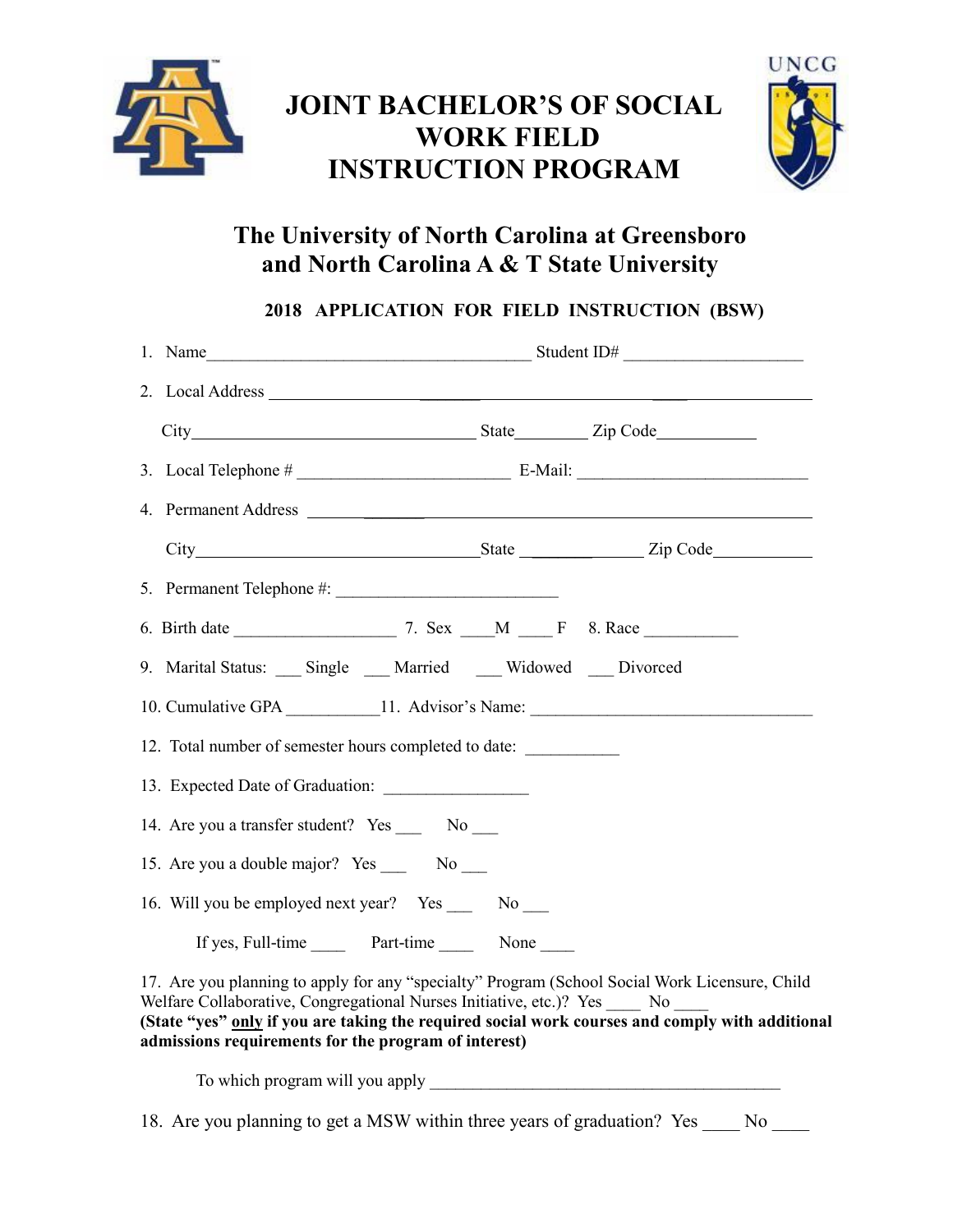19. What are your career interests following graduation?

20. Have you ever been convicted of a felony? Yes \_\_\_\_\_\_ No \_\_\_\_\_ 21. Do you have limitations (physical or emotional) of which we should be aware in planning your field placement? Yes No If yes, are you receiving medication for the condition? Yes No 22. Do you have a valid NC driver's license? Yes No 23. Will transportation be a problem for you next year? Yes No If yes, the control of the control of the control of the control of the control of the control of the control of the control of the control of the control of the control of the control of the control of the control of the control 24. Briefly describe your ideal field placement (in what setting/s are you interested?). <u> 1989 - Johann Stoff, amerikansk politiker (d. 1989)</u> 25. Indicate any social service agency experience you have had, paid and/or voluntary. <u> 1989 - Johann Stoff, amerikansk politiker (d. 1989)</u> 26. Describe any other employment you have had during the past four years. Include dates and brief job descriptions.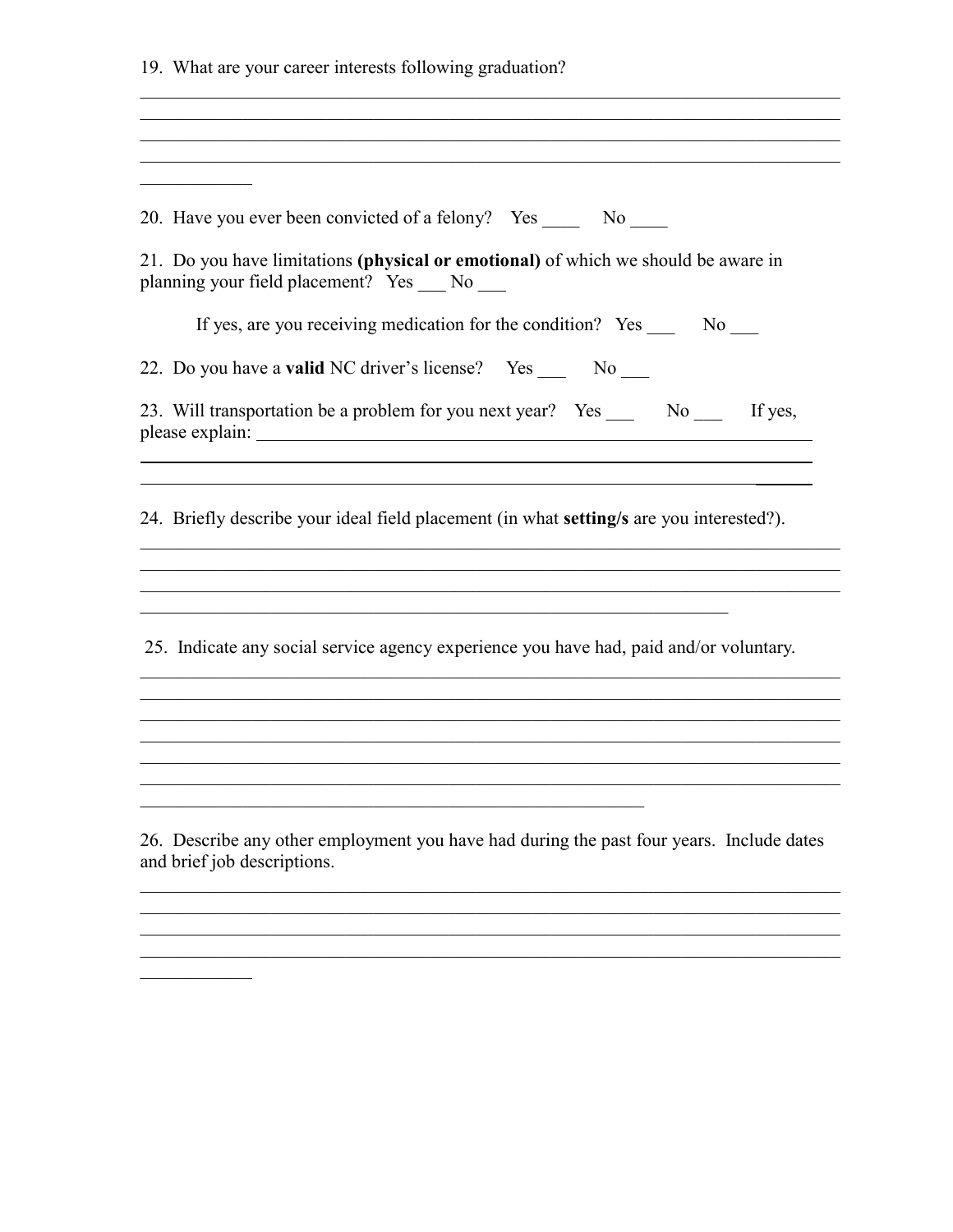#### **PART II: PROFESSIONAL RESUME'**

Below is the required format for your resume. Please include **all** the information listed below.

# **Name Permanent address Phone number E-mail address (Campus address and phone if different)**

# **EDUCATIONAL OBJECTIVE**

(This is a brief statement identifying **skill development areas** in which you are interested.)

# **EDUCATIONAL EXPERIENCE**

List University(ies) and/or colleges attended and degrees obtained, beginning with the most recent school. Include expected date of graduation. (No high school).

(In this section also list courses **by name** [**not course number]** [Social Work and related courses] that helped prepare you for field instruction. Workshops and seminars attended or presented may go in this section as well.)

# **EMPLOYMENT/ VOLUNTEER EXPERIENCE**

(List factual information: when, where, for whom you worked/volunteered, and responsibilities. Begin with the most recent position. Distinguish, using subheadings, between paid and volunteer experience. Use action verbs. Do not use supervisor's name/s.

Identify skill areas obtained as a result of work/volunteer responsibilities.)

# **SPECIAL SKILLS**

(These may include such things as: speak a foreign language; know sign language, computer literacy, etc.)

# **REFERENCES ( this is just an FYI, no need to add anything here)**

(You may list names and contact information here, or simply state "Available upon request")

#### **PART III: PERSONAL/ PROFESSIONAL NARRATIVE**

**Your 2-3 page narrative should be typed and double-spaced, with 1" margins, top, sides and bottom of each page. Prepare your statement to include the following:** 

- A. There are some practicum situations, given specific vulnerabilities of an individual student or circumstances of work with a given client population or in a particular agency, which might place you, the student, at either physical or emotional risk.
	- Describe any settings and/or populations where you have a reluctance to serve
	- Describe personal issues which may impact your choice of possible practicum sites; i.e., substance abuse, no car or a suspended driver's license, caretaking responsibilities for a family member, etc.